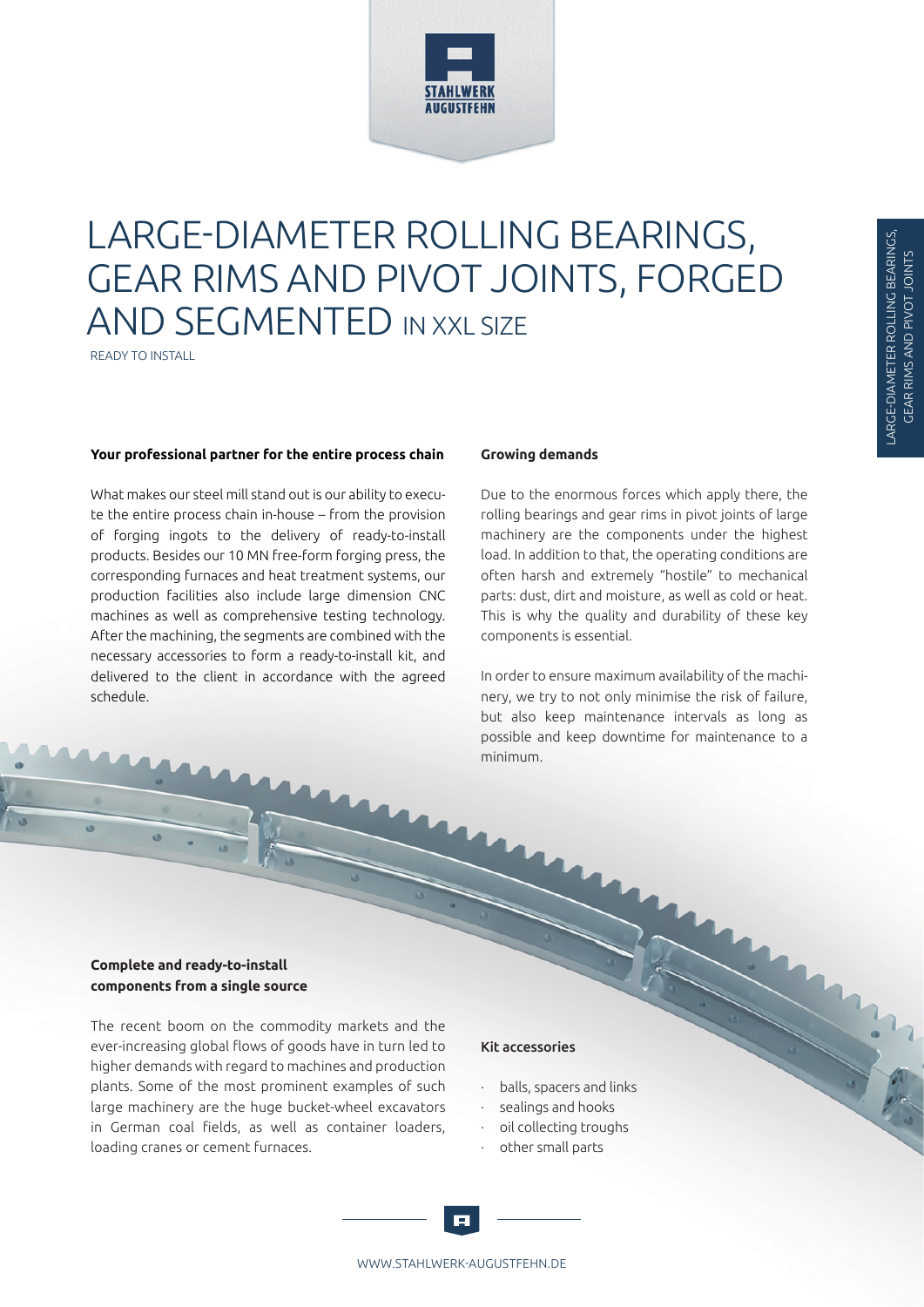

## FORGED ROLLING BEARINGS AND GEAR RIMS

#### **A competitive edge with forging**

The advantages of using forged bearing and gear rim segments are obvious: Even large components can be formed hot, and customised parts can be produced economically in small batches. Delivery times are generally shorter than for castings, as no special tools or moulds have to be manufactured. The fact that the forged contour is closer to the finished form saves material and costs when machining segments later on. Furthermore, our forging steels are highly suitable for surface hardening methods such as induction hardening. This method gives the tread area an increased resistance to wear, in addition to the basic material strength.



#### **Limiting system costs at the development stage**

A large variety of materials is available for forging. In addition to our standard steel grades 42CrMo4, 34CrNiMo6, 50CrV4 and CK45, many other special grades can be used for forged segments at Stahlwerk Augustfehn. Benefitting from the outstanding material properties of forgings throughout the development process, components become more compact and are therefore significantly easier to build. This is why forging is often the more cost-effective alternative, when taking all aspects into consideration.

#### **Your professional partner**

Thanks to our extensive expertise and know-how in this area, we are able to offer forged large-diameter rolling bearings and gear rims, manufactured in segments ready-to-install. Our services include analysis of the perfect material, forging and heat treatment, quality testing as well as high-performance CNC machining. In our production programme, we manufacture segments with a final diameter of 4 to 30m.

#### **SINGLE-SOURCE PROCESSING**

Turbomech GmbH & Co. KG is our associate processing company, with whom we are working in a close and highly efficient partnership. For further information please visit **www.turbomech.de** 

 $\overline{ }$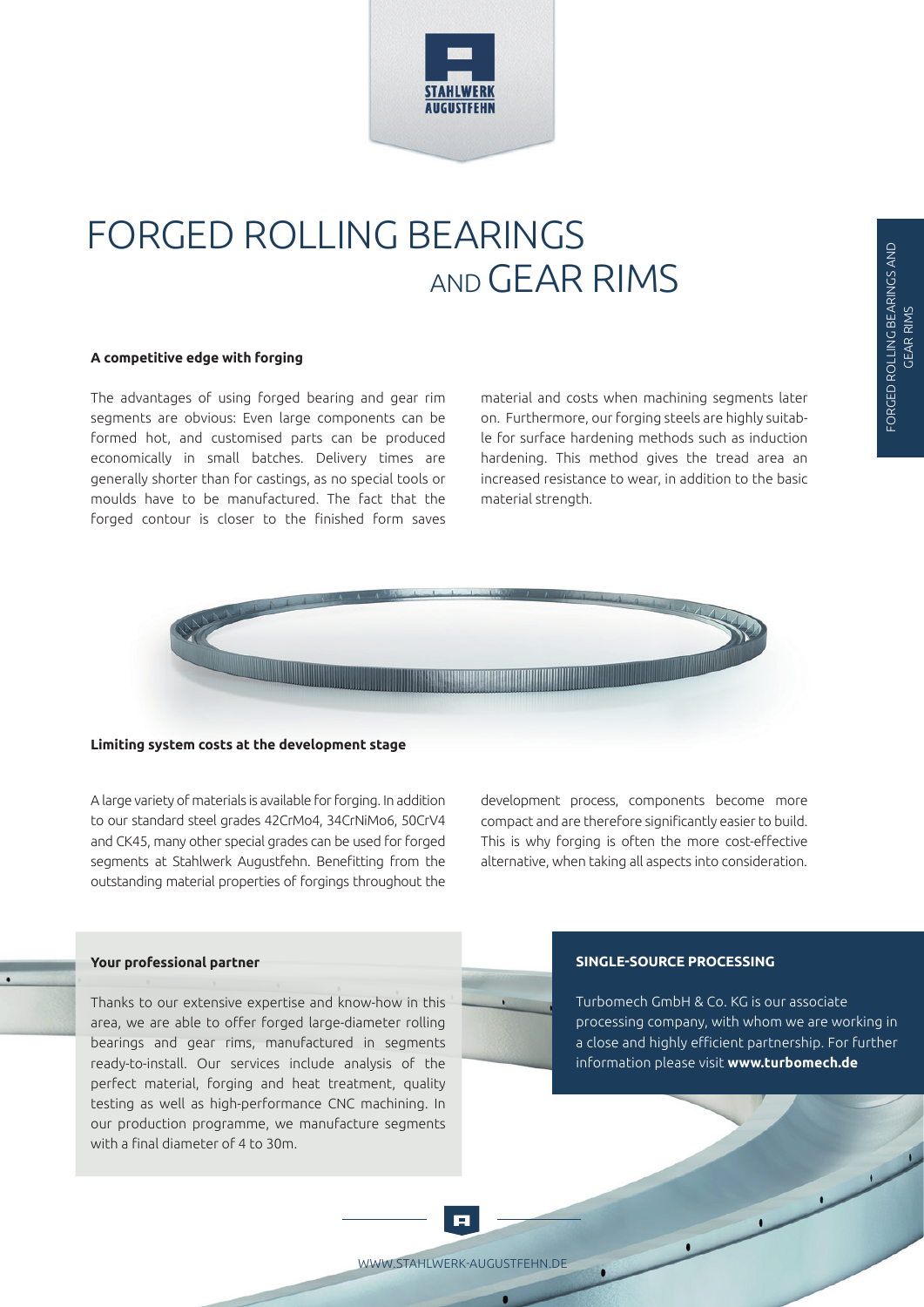

*Many machines in mining, port handling or similar facilities have pivot joints with large dimension anti-friction bearings and gear rims. Forging has proven to be an ideal solution for these key components under continuously heavy loads.* 

*Stahlwerk Augustfehn Schmiede GmbH & Co. KG specialises in manufacturing ready-to-install rolling bearings and gear rims with a diameter of 4 to 30 m, which are precision-forged in segments.* 

#### **Provider of high-quality forging**

Stahlwerk Augustfehn works in this highly competitive market as a provider of large dimension and ready-to-install bearings and gear rims, manufactured in segments.

While other manufacturers often use casting or cold-rolling to produce such components, we traditionally opt for the renowned quality benefits of forging.

Due to the hot-forming process and subsequent heat treatment, forgings have a very dense, fine-grained

microstructure, and the fibre orientation in the load direction gives the components additional resistance and dimensional stability.

With the right experience and know-how, we are able to forge the shapes close to the desired finished contour, which saves money and processing time later at the cutting stage.

Based on our longstanding experience, we have developed highly specialised guidelines for the analysis of raw materials, in order to prolong the lifetimes of our rolling bearings and gear rims. In addition to

that, we also offer combined forged/ welded components, where bar and gear rim parts are forged separately, and then welded together.

The next step is the machining with our high-performance CNC equipment, to create the finished tread area or gear rim segment from the original blank. We produce segments for rolling bearings and gear rims with a final diameter of 4 to 30 m.

Our standard steel grades are 42CrMo4, 34CrNiMo6, 50CrV4 and Ck 45; however, other material grades can be used for forging on request. In addition to that, tread



areas can be surface-hardened to increase resistance to wear.